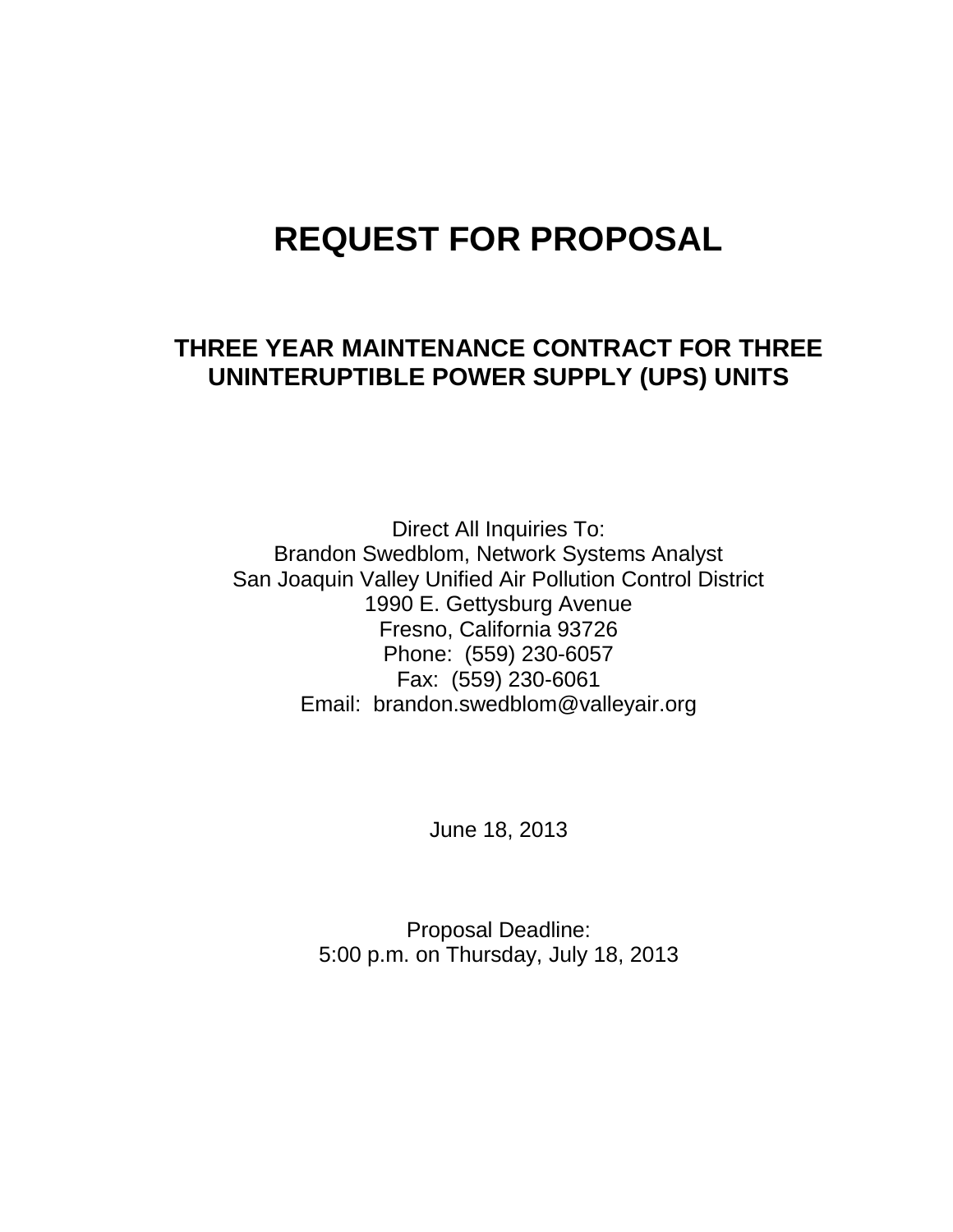# **TABLE OF CONTENTS**

| 1.0                      |                                                                               |  |
|--------------------------|-------------------------------------------------------------------------------|--|
| 2.0                      |                                                                               |  |
| 3.0                      |                                                                               |  |
| 3.1<br>3.2<br>3.3<br>3.4 | 3.1.1<br>3.1.2<br>3.2.1<br>3.2.2<br>3.2.3<br>3.2.4<br>3.4.1<br>3.4.2<br>3.4.3 |  |
| 4.0                      |                                                                               |  |
| 4.1<br>4.2<br>4.3        |                                                                               |  |
| 5.0                      |                                                                               |  |
| 6.0                      |                                                                               |  |
| 7.0                      |                                                                               |  |
| 8.0                      |                                                                               |  |
| 8.1<br>8.2<br>8.3<br>8.4 |                                                                               |  |
| 9.0                      |                                                                               |  |
| 10.0                     |                                                                               |  |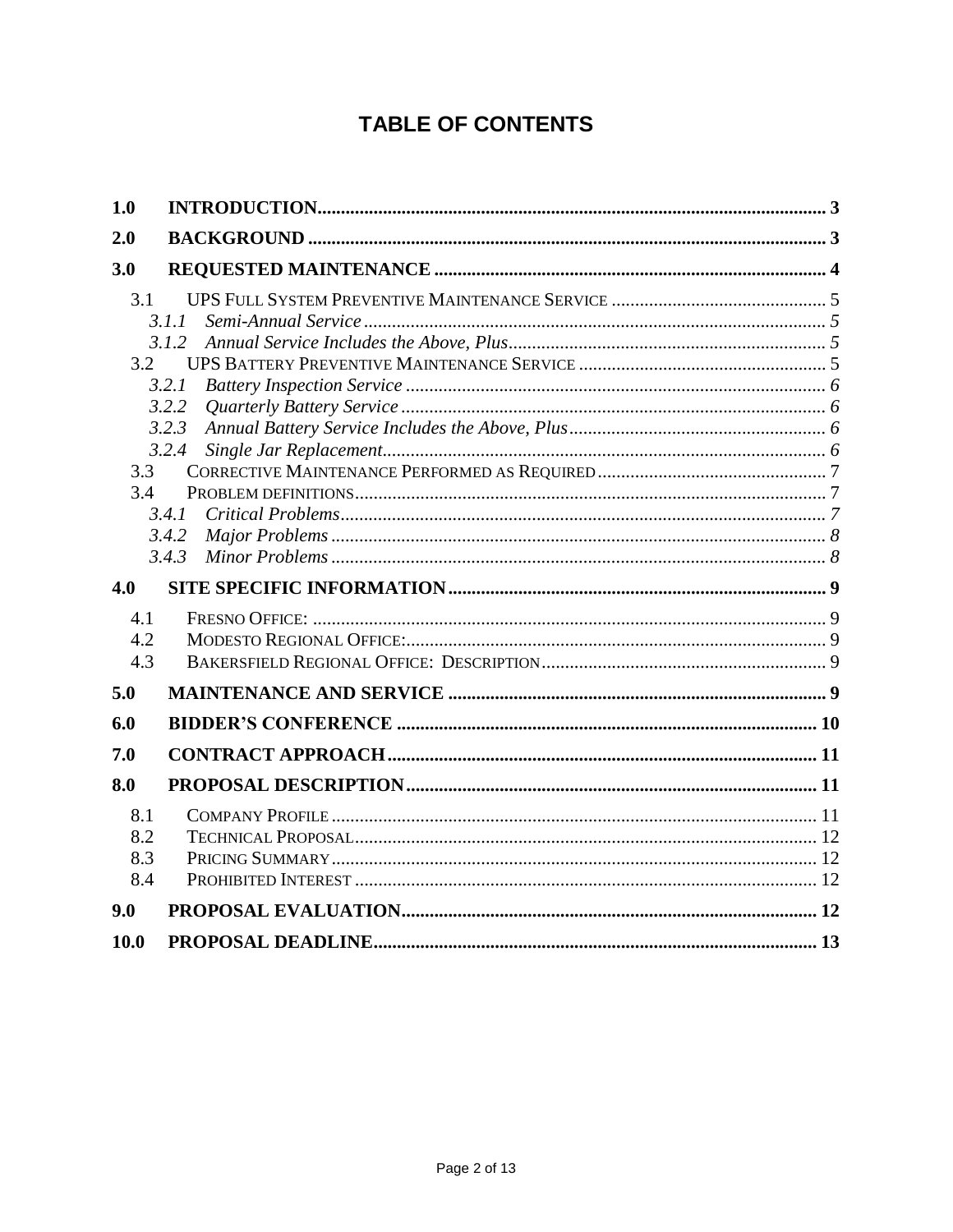# <span id="page-2-0"></span>**1.0 INTRODUCTION**

The San Joaquin Valley Air Pollution Control District is a public health agency whose mission is to improve the health and quality of life for all Valley residents through efficient, effective and entrepreneurial air quality-management strategies. The San Joaquin Valley Air Pollution Control District is made up of eight counties in California's Central Valley: San Joaquin, Stanislaus, Merced, Madera, Fresno, Kings, Tulare, and the San Joaquin Valley Air Basin portion of Kern.

### <span id="page-2-1"></span>**2.0 BACKGROUND**

The District presently operates three Liebert NPower Uninterruptible Power Supply units. These units are located in three offices;

- Fresno Office 1990 East Gettysburg Ave. Fresno, CA 93726 (559) 230-6000
- Modesto Office 4800 Enterprise Way Modesto, CA 95356 (209) 557-6400
- Bakersfield Office 34946 Flyover Court Bakersfield, CA. 93308

These UPS units provide continuous power to mission critical equipment such as the phone system, data servers, and video conferencing equipment located in the computer room of each office. The data servers and phone system operate 24 hours a day 7 days a week 365 days a year.

In order to maintain the condition and availability of service from the UPS units the District requires "Annual Maintenance" be performed on each unit. The "Annual Maintenance" consists of two "System PMs" and quarterly (4) "Battery PMs." The goal of this work is to assure continuity of service by servicing, repairing, and providing support for the equipment and also identify any possible problems.

The current maintenance contracts for all three sites begin and end at different times (see image below).

|                | Contracts              | <b>Start</b> | Ends                         | Q3 12 |  | Q4 12 |     |  | Q113 |                 |     | Q213 |           |     | Q3 13 |     |     |     | Q413 |  |
|----------------|------------------------|--------------|------------------------------|-------|--|-------|-----|--|------|-----------------|-----|------|-----------|-----|-------|-----|-----|-----|------|--|
| $\parallel$ ID |                        |              | Oct<br>Nov  <br>Sep  <br>Aug |       |  |       | Dec |  |      | Jan   Feb   Mar | Apr |      | $May$ Jun | Jul | Aug   | Sep | Oct | Nov | Dec  |  |
| I              | Modesto UPS            | 9/13/2012    | 9/12/2013                    |       |  |       |     |  |      |                 |     |      |           |     |       |     |     |     |      |  |
| $\parallel$ 2  | Fresno UPS             | 11/22/2012   | 11/21/2013                   |       |  |       |     |  |      |                 |     |      |           |     |       |     |     |     |      |  |
| I<br>3         | <b>Bakersfield UPS</b> | 12/17/2012   | 12/16/2013                   |       |  |       |     |  |      |                 |     |      |           |     |       |     |     |     |      |  |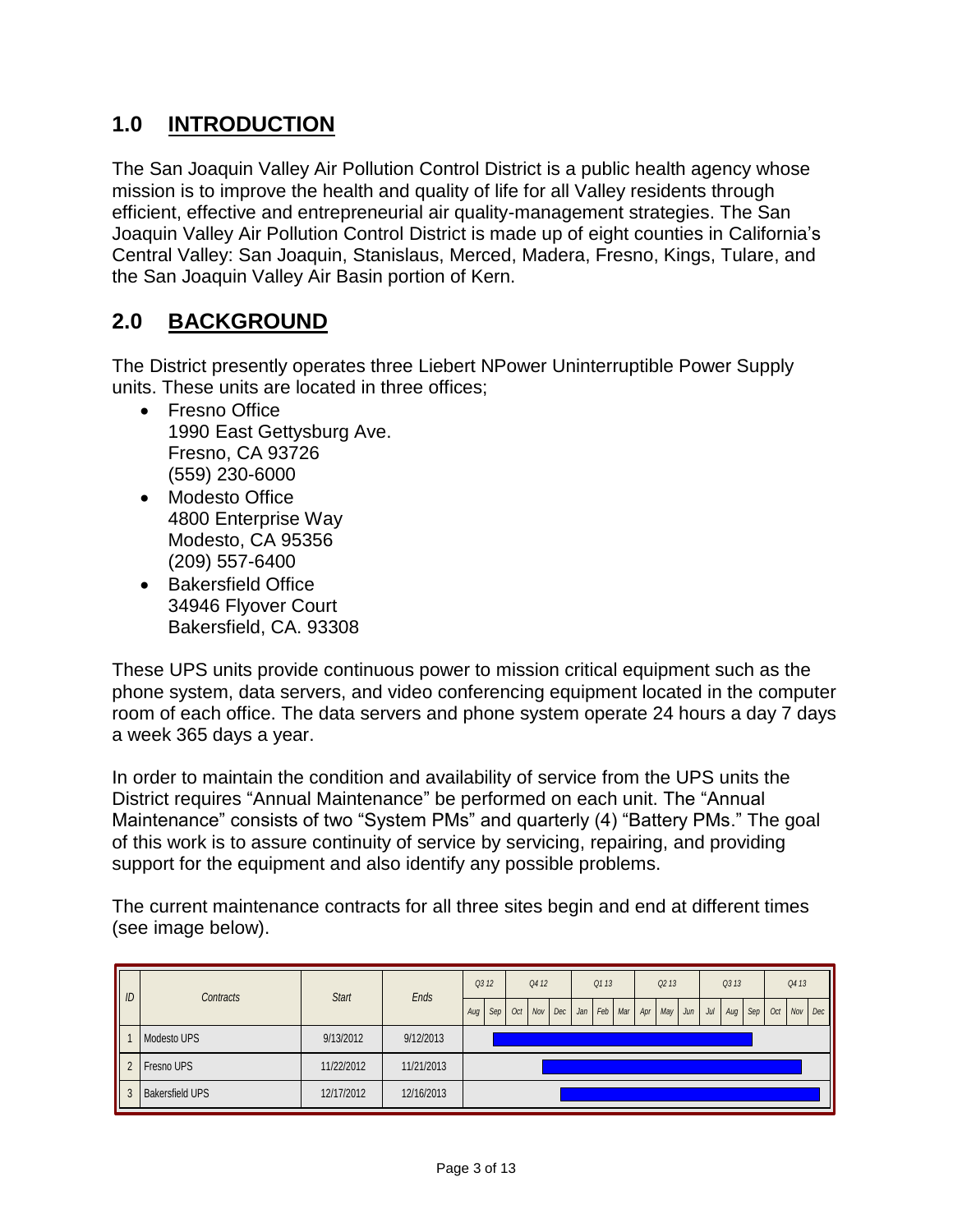It is the desire of the District to have all three site contracts coterminous. This would allow for efficient management of the maintenance contracts. The District prefers all three site contracts to commence in September (see image below).

| $\parallel$ ID | Contracts              | <b>Start</b> |           |  | Ends |  | Q3 13 | Q413 |                                                               |  | Q114 |  | Q <sub>2</sub> 14 |        |  | Q3 14     |  |           | Q4 14 |  |
|----------------|------------------------|--------------|-----------|--|------|--|-------|------|---------------------------------------------------------------|--|------|--|-------------------|--------|--|-----------|--|-----------|-------|--|
|                |                        |              |           |  |      |  |       |      | Aug Sep   Oct   Nov   Dec   Jan   Feb   Mar   Apr   May   Jun |  |      |  |                   | $J$ ul |  | Aug   Sep |  | $Oct$ Nov |       |  |
| II             | Modesto UPS            | 9/12/2013    | 9/11/2014 |  |      |  |       |      |                                                               |  |      |  |                   |        |  |           |  |           |       |  |
| I              | Fresno UPS             | 9/12/2013    | 9/11/2014 |  |      |  |       |      |                                                               |  |      |  |                   |        |  |           |  |           |       |  |
| I              | <b>Bakersfield UPS</b> | 9/12/2013    | 9/11/2014 |  |      |  |       |      |                                                               |  |      |  |                   |        |  |           |  |           |       |  |

The Modesto site will be the first of the three sites to expire, which is in September. The Modesto site expires in September, which is one month earlier than the Fresno site and two months earlier than the Bakersfield site. The District is aware that in order to get the sites coterminous it will require a longer duration for two sites for the first year of the contract with all three sites on the same cycle by the second year of the three year contract.

# <span id="page-3-0"></span>**3.0 REQUESTED MAINTENANCE**

The purpose of this RFP is to secure a three year maintenance contract with a UPS maintenance vendor for all three sites. The following is a scope of work to be performed during the contract period.

The annual maintenance of the UPS system should include all associated equipment of the units. This would include the battery cabinets, capacitors, circuit control boards, and all associated components.

The "System" and "Battery PMs" required shall be in accordance with the manufacturer's operations and maintenance manual and any other applicable documents. In addition, the following are requirements of the maintenance contract as well as items that will need to be checked, recorded, and measured or performed.

- Guaranteed 4-hour on-site emergency response, 7 days/week, 24 hours/day.
- Resolution of incidents within 72 hours.
- Includes 100% parts coverage (excluding batteries, and proactive full bank capacitor replacement.)
- Includes one Semi-Annual and one Annual System Preventive Maintenance Service scheduled by the customer between 8am-5pm, Monday-Friday (excluding national holidays).
- Includes 100% labor and travel coverage.
- Performed by Liebert factory trained Customer Engineers.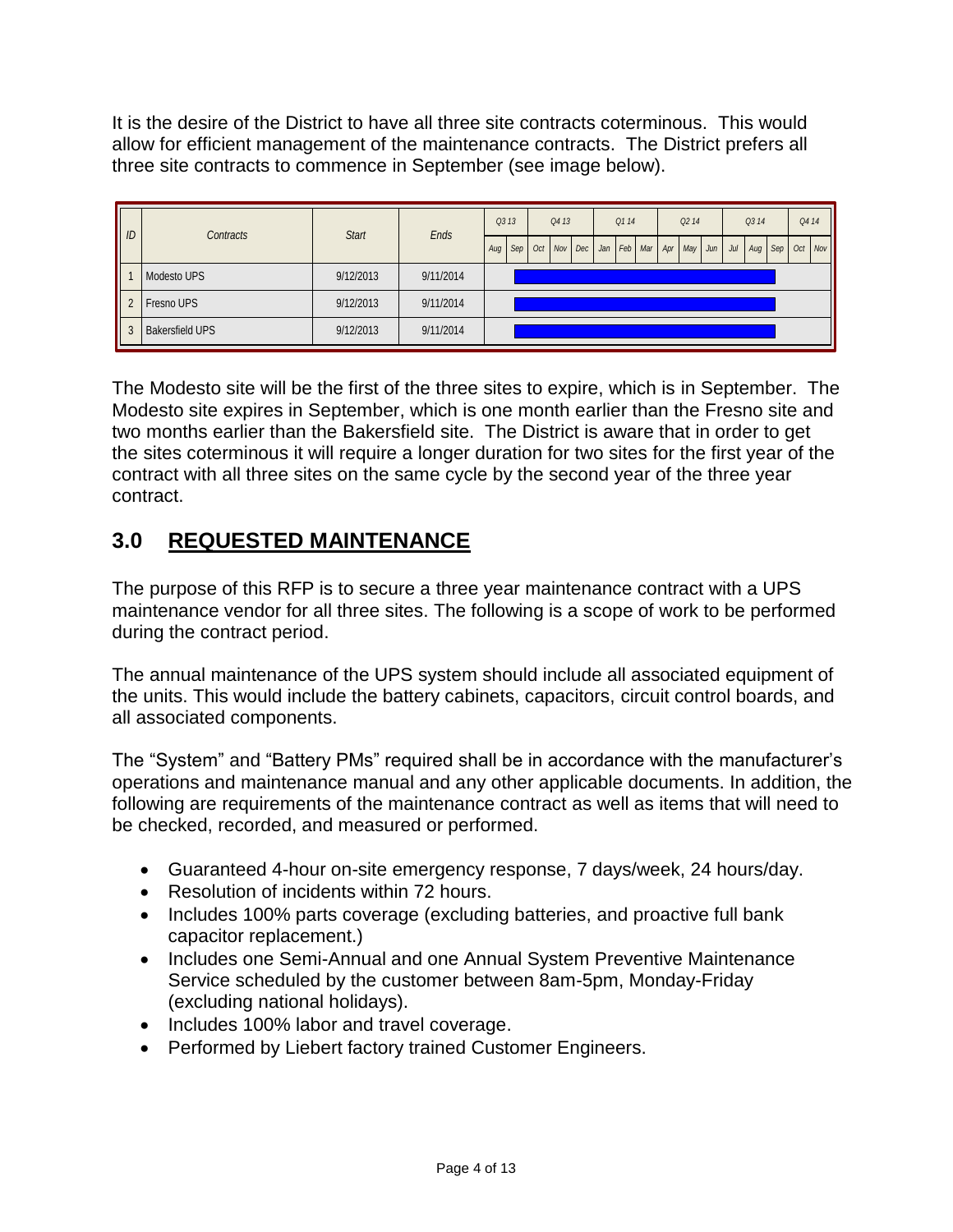#### <span id="page-4-0"></span>**3.1 UPS Full System Preventive Maintenance Service**

#### <span id="page-4-1"></span>**3.1.1 Semi-Annual Service**

- 1. Perform temperature check on all breakers, connections, and associated controls. Repair and/or report all high temperature areas.
- 2. Perform a complete visual inspection of the equipment including subassemblies, wiring harnesses, contacts, cables, and major components.
- 3. Check air filters for cleanliness.
- 4. Check module(s) completely.
- 5. Rectifier and inverter snubber boards for discoloration.
- 6. Record all voltage and current meter readings on the module control cabinet or the system control cabinet.

#### <span id="page-4-2"></span>**3.1.2 Annual Service Includes the Above, Plus**

- 1. Check the inverter and rectifier snubbers for burned or broken wires.
- 2. Check all nuts, bolts, screws, and connectors for tightness and heat discoloration.
- 3. Check fuses on the DC capacitor deck for continuity (if applicable).
- 4. With customer approval, perform operational test of the system including unit transfer and battery discharge.
- 5. Check and verify the units are operating with the current firmware from the manufacturer, and update as necessary.
- 6. Calibrate and record all electronics to system specifications.
- 7. Check or perform Engineering Field Change Notices (FCN) as necessary.
- 8. Measure and record all low-voltage power supply levels.
- 9. Record phase-to-phase input voltage and currents.
- 10. Review system performance with customer to address any questions and to schedule any repairs.
- 11. Check power capacitors for swelling or leaking oil. (if applicable)
- 12. Inspect DC capacitor vent caps that have extruded more than 1/8". (if applicable)
- 13. Measure and record harmonic trap filter currents. (if applicable)

### *During the initial PM visit, an Annual Service PM must be performed*

#### <span id="page-4-3"></span>**3.2 UPS Battery Preventive Maintenance Service**

- Guaranteed 4-hour on-site emergency response, 7 days/week, 24 hours/day.
- Resolution of incidents within 72 hours.
- Includes 100% corrective labor and travel coverage 7 days/week, 24 hours/day.
- Includes battery recycling as required, with documentation meeting EPA requirements.
- Performed by Liebert factory trained Battery Specialist or Customer Engineers.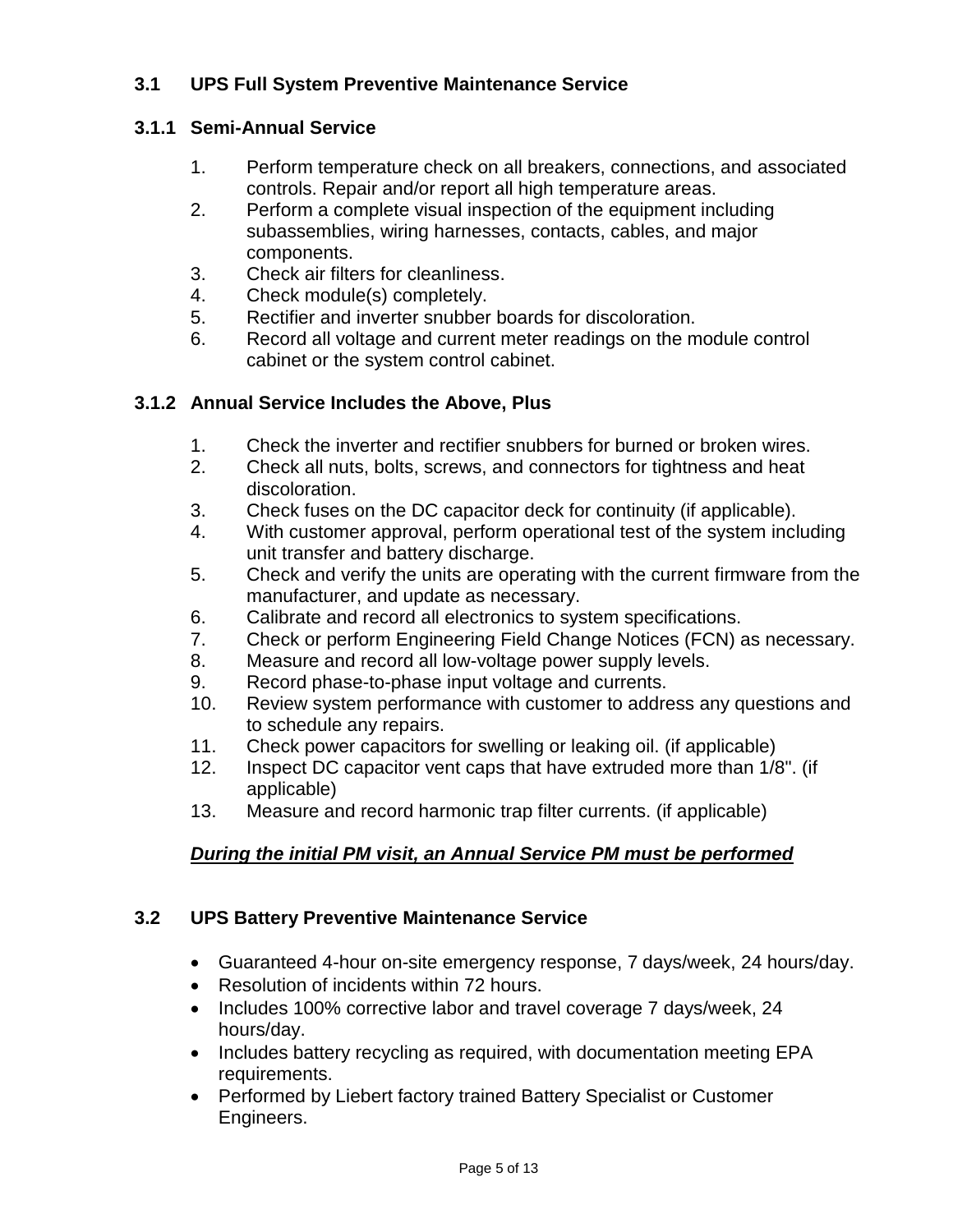- Preventive Maintenance Service scheduled by the customer between 8am-5pm, Monday-Friday (excluding national holidays).
- Single Jar Replacement Service for Batteries: Includes freight, labor, disposal and batteries.

#### <span id="page-5-0"></span>**3.2.1 Battery Inspection Service**

- 1. Check integrity of battery cabinet.
- 2. Visual inspection of the battery cabinet and/or room to include:
	- Check for NO-OX grease or oil on all connections (if applicable).
	- Check battery jars for proper liquid level (if flooded cells).
	- Check for corrosion on all the terminals and cables.
	- Examine the physical cleanliness of the battery room and jars.
- 3. Measure and record DC bus ripple voltage (if applicable).
- 4. Measure and record total battery float voltage.

### <span id="page-5-1"></span>**3.2.2 Quarterly Battery Service**

- 1. Inspect the appearance and cleanliness of the battery and the battery room. Clean normal jar top dirt accumulation (to be done only with battery off line).
- 2. Measure and record the total battery float voltage and charging current.
- 3. Measure and record the overall AC ripple voltage.
- 4. Measure and record the overall AC ripple current.
- 5. Visually inspect the jars and covers for cracks and leakage.
- 6. Visually inspect for evidence of corrosion.
- 7. Measure and record the ambient temperature.
- 8. Verify the integrity of the battery rack/cabinet.
- 9. Measure and record 100% of the jar temperatures.
- 10.Measure and record the float voltage of all jars.
- 11.Measure and record all internal ohmic readings.
- 12.Record installation date of each battery.
- 13.Provide a detailed written report noting any deficiencies and corrective action needed, taken and/or planned.

### <span id="page-5-2"></span>**3.2.3 Annual Battery Service Includes the Above, Plus**

Re-tighten all connections to the battery manufacturer's specifications, if required. Refer to the manufacturer's literature to determine if re-tightening is required.

Measure and record all battery connection resistances, when applicable.

#### <span id="page-5-3"></span>**3.2.4 Single Jar Replacement**

The District prefers to replace batteries as they fail instead of full string replacement every five years. This allows the District to avoid a saw-tooth budget. We budget a certain amount per year every year for battery replacement. This maintains a flat level budget.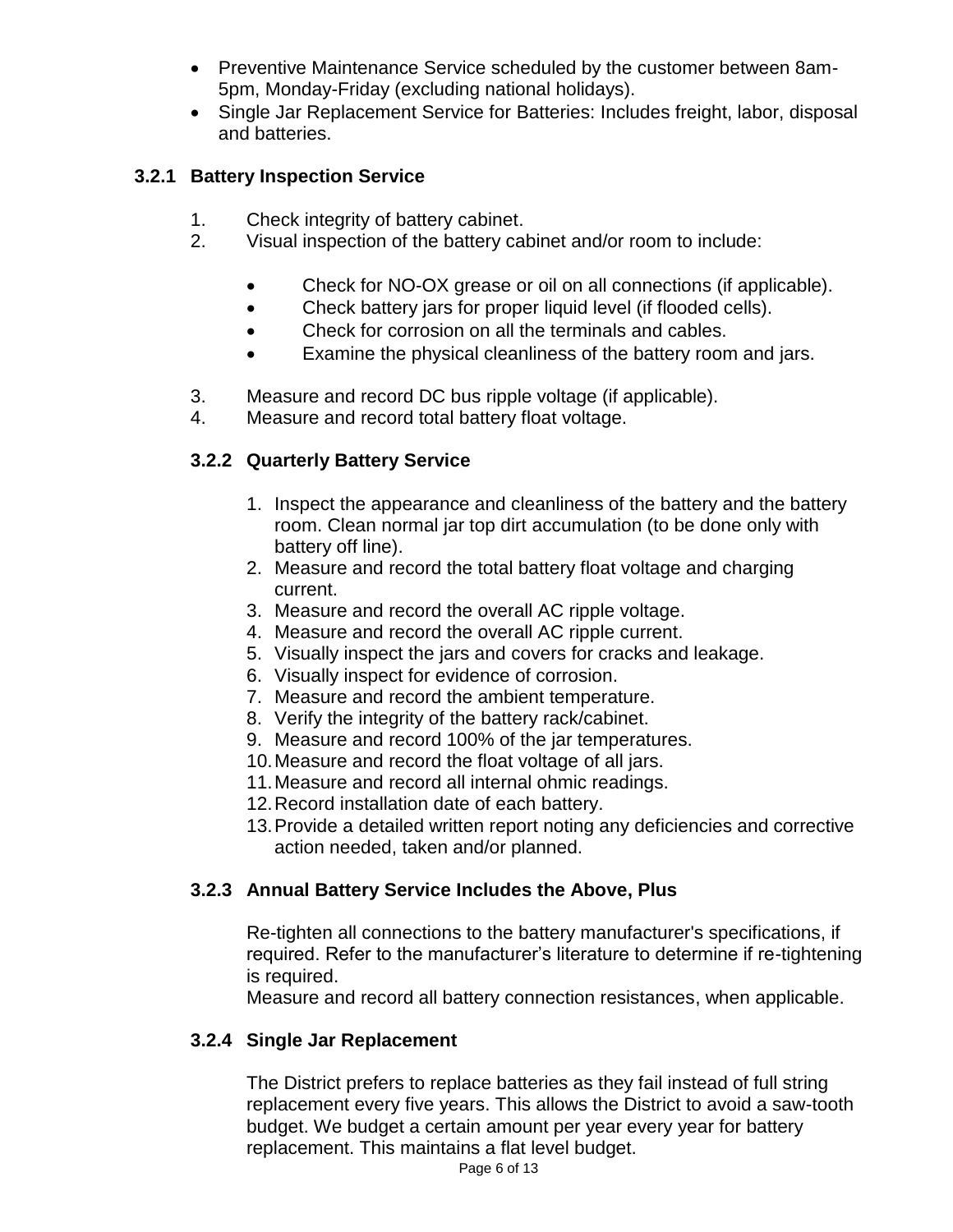To maintain that requirement the District prefers to have a set price per battery replacement during the (3) year contract. This set price must include the cost of the battery, shipping, installation, and removal of old battery. This set price per battery will make budgeting and purchasing much more efficient.

Along with the set price per battery replacement, each new battery purchased and installed will be covered by a (3) year warranty regardless of the age of the string. The (3) year battery warranty includes the cost of the battery, shipping, installation, and removal of old battery. All covered expenses at no cost to the District.

#### <span id="page-6-0"></span>**3.3 Corrective Maintenance Performed as Required**

- Refurbish jar connections as deemed necessary by the detailed inspection report.
- All issues classified as "non-emergency" incidents, such as a defective LCD panel, shall be scheduled with customer for corrective action.
- Resolution time for corrective maintenance items shall fall within the expected resolution time of 72 hours once corrective maintenance begins.

#### <span id="page-6-1"></span>**3.4 Problem definitions**

#### <span id="page-6-2"></span>**3.4.1 Critical Problems**

**Definition**: A **Critical Problem** is defined as an incident that renders the District's system(s) unusable until the problem is resolved. There are no acceptable alternatives or workarounds available to restore partial and/or temporary service. Resolution of the problem is considered to be of utmost priority.

**Example**: A **Critical Problem** would include operational or total failure of the following equipment but is not limited to: Main control board, failed battery causing an open in the battery string, Inverter or Rectifier.

**Expectations**: For **Critical Problems**, an industry qualified technician would be onsite within the required 4-hour response time from the time of the reported incident with the appropriate replacement part/s or equipment based upon availability of the part or equipment which needs replacing. The replacement may be a newer version of equipment as older and discontinued parts may not be available or hard to procure. If the replacement part or equipment is not available, the vendor will make the best effort to obtain the part or equipment as quickly as possible. The vendor will provide an estimate on when this part or equipment will be onsite.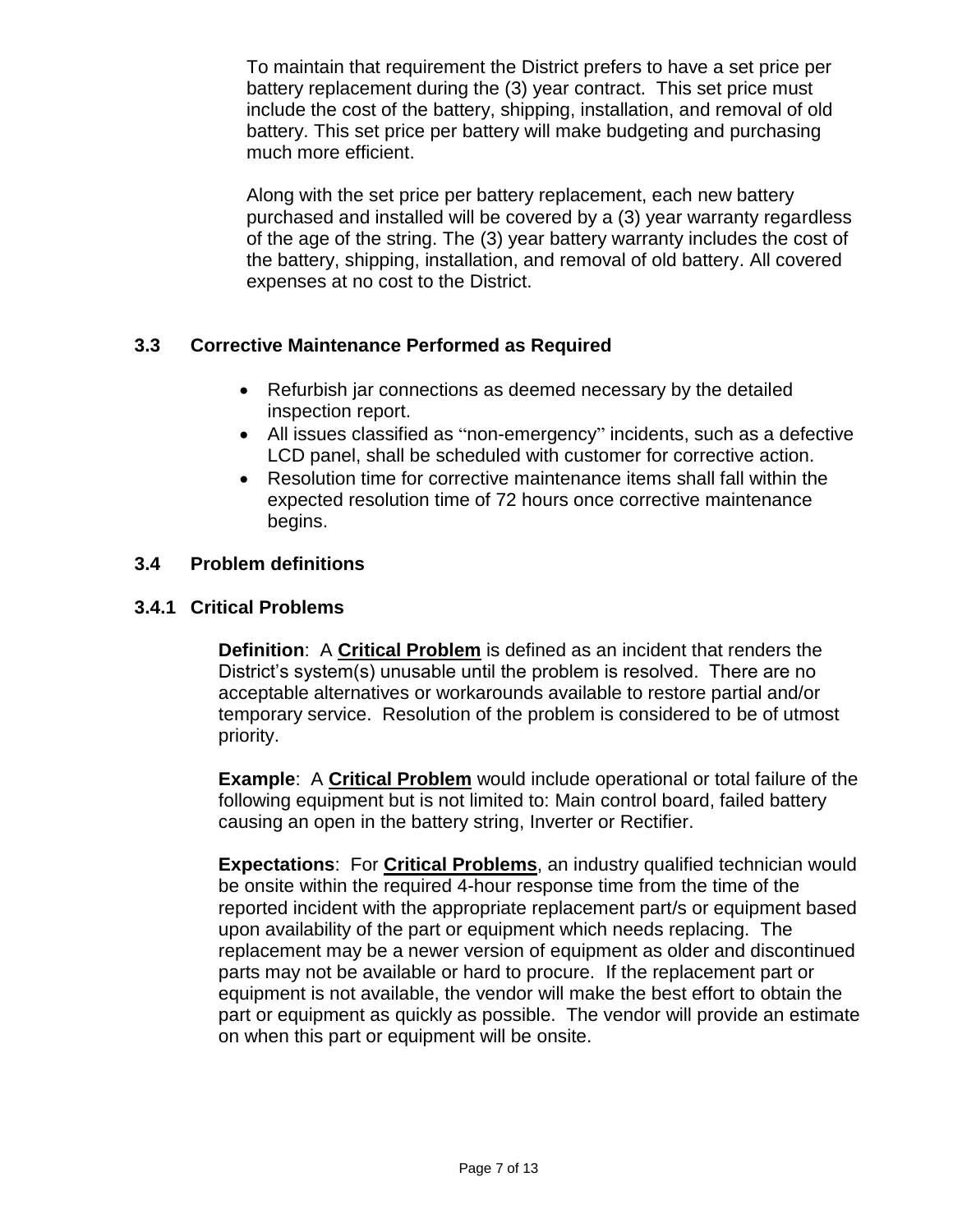#### <span id="page-7-0"></span>**3.4.2 Major Problems**

**Definition**: A **Major Problem** is defined as an incident that prevents normal operation of the District's system(s), but does not preclude the system(s) usability. There are acceptable alternatives or workarounds available to restore partial and/or temporary service until the problem is resolved.

**Examples**: A **Major Problem** would include partial or total failure of any of the following equipment but is not limited to: Leaking battery case, System cooling fan.

**Expectations**: For **Major Problems**, an industry qualified technician would be onsite the business day following the reported incident to diagnose the reported problem, identify and order the appropriate replacement part/s or equipment. The technician would be back onsite no later than the second business day along with the ordered parts/equipment, and affect the repair by End of Business that day. The replacement may be a newer version of equipment as older and discontinued parts may not be available or hard to procure. If the replacement part or equipment is not available, the vendor will make the best effort to obtain the part or equipment as quickly as possible. The vendor will provide an estimate on when this part or equipment will be onsite.

#### <span id="page-7-1"></span>**3.4.3 Minor Problems**

**Definition**: A **Minor Problem** is defined as an incident that hinders normal operation of the District's system(s), and does not preclude the system(s) usability, but is a non-normal condition. There are acceptable alternatives or workarounds available to restore partial and/or temporary service until the problem is resolved. (By default, a Minor Problem is any incident that cannot be classified as Critical or Major.)

**Examples**: A **Minor Problem** would include partial or total failure of any of the following equipment but is not limited to: Non-functioning LCD display, alarm buzzer.

**Expectations**: For **Minor Problems**, an industry qualified technician would be onsite no later than the second business day following the reported incident to diagnose the problem, identify and order the appropriate replacement part/s or equipment. The technician would be back onsite no later than the third business day along with the ordered parts/equipment, and affect the repair by End of Business that day. The replacement may be a newer version of equipment as older and discontinued parts may not be available or hard to procure. If the replacement part or equipment is not available, the vendor will make the best effort to obtain the part or equipment as quickly as possible. The vendor will provide an estimate on when this part or equipment will be onsite.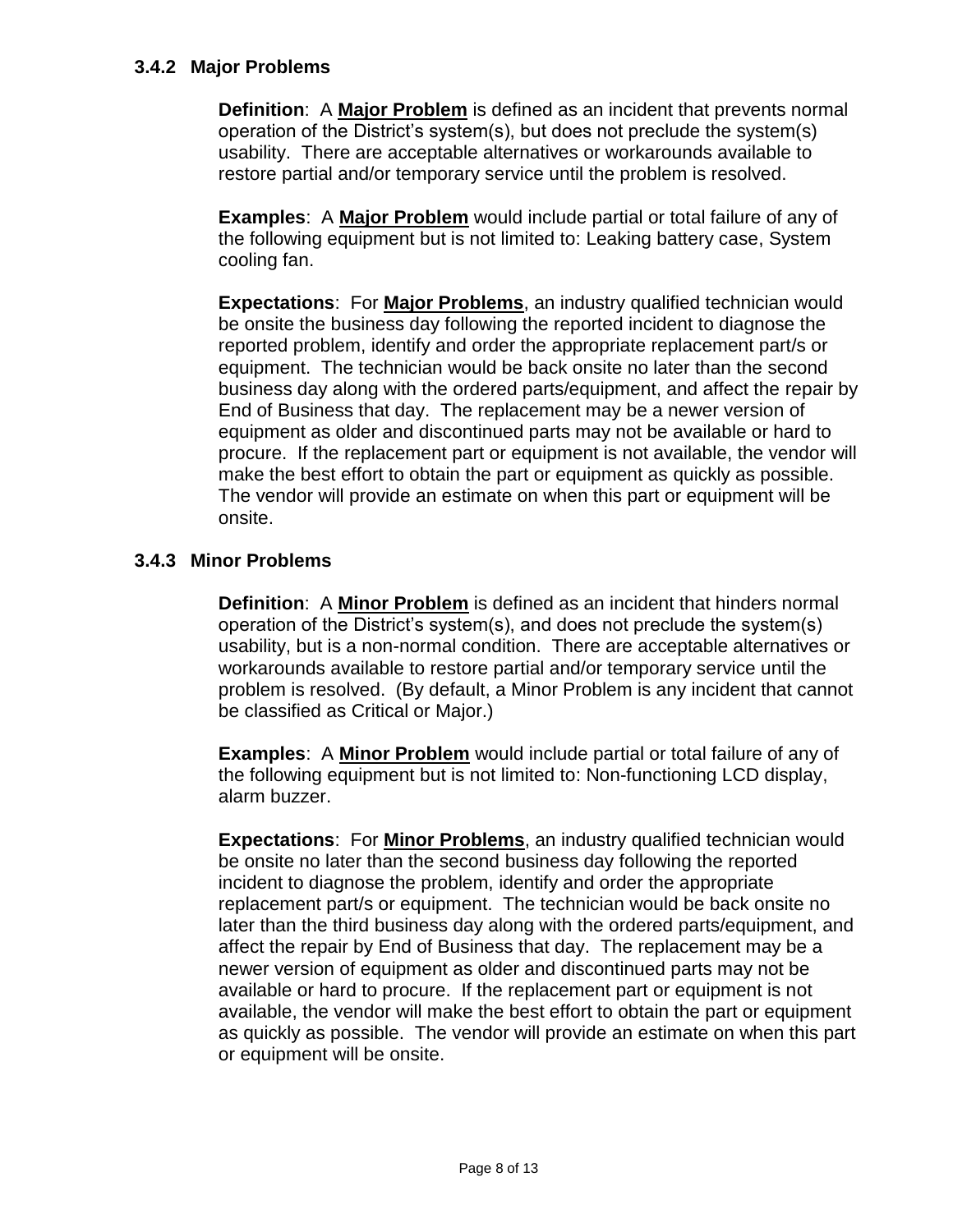### <span id="page-8-0"></span>**4.0 SITE SPECIFIC INFORMATION**

#### <span id="page-8-1"></span>**4.1 Fresno Office:**

The Fresno office (1990 E. Gettysburg Avenue, Fresno, CA 93726) contains:

| <b>Description</b>     | Part #          |
|------------------------|-----------------|
| Liebert 40 KVA NPower  | 37SA040C0C6B227 |
| <b>Battery Cabinet</b> | 37BP040XRJABNL  |
| <b>Battery Cabinet</b> | 37BP040XRJBBNL  |

The unit was put into service on October 4, 2004. Current contract expires November 21, 2013.

#### <span id="page-8-2"></span>**4.2 Modesto Regional Office:**

The Modesto office (4800 Enterprise Way, Modesto, CA 95356) contains:

| <b>Description</b>     | Part #          |
|------------------------|-----------------|
| Liebert 30 KVA NPower  | 37SA030C0C6BA16 |
| <b>Battery Cabinet</b> | 37BP030XLJ1BNL  |

The unit was put into service on September 5, 2005. Current contract expires September 12, 2013.

#### <span id="page-8-3"></span>**4.3 Bakersfield Regional Office: Description**

The Bakersfield office (34946 Flyover Court, Bakersfield, CA 93308) contains:

| <b>Description</b>     | Part #          |
|------------------------|-----------------|
| Liebert 30 KVA NPower  | 37SA030C0C6BA03 |
| <b>Battery Cabinet</b> | 37BP030XMX1BNL  |

The unit was put into service on November 24, 2008. Current contract expires December 16, 2013.

# <span id="page-8-4"></span>**5.0 MAINTENANCE AND SERVICE**

For purposes of this RFP, you are requested to describe the maintenance and service alternatives your firm offers that are suggested for the District's Liebert UPS units. Pricing options should be clearly outlined as well.

In responding to this portion of the RFP, the District has a special interest in the following: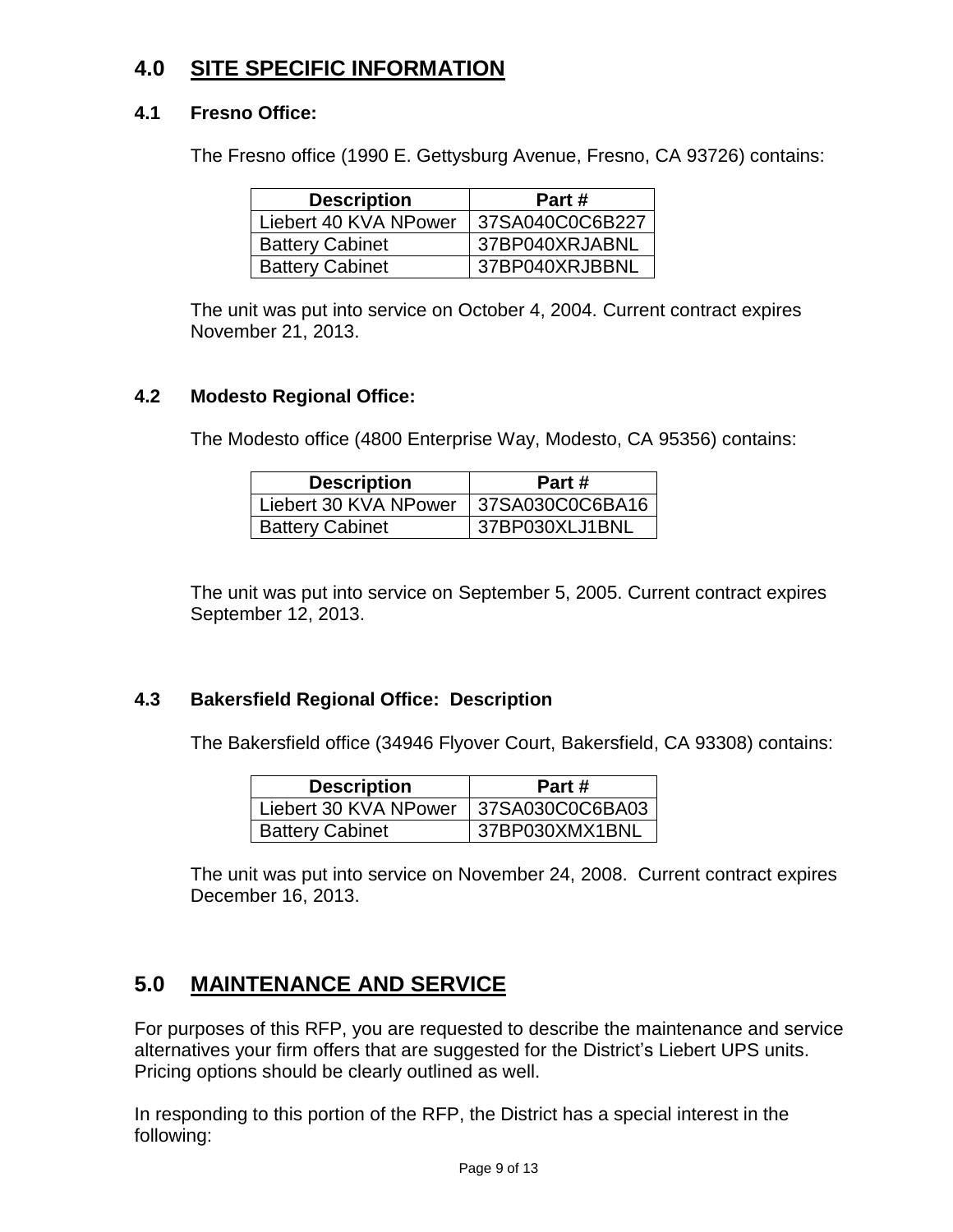- *Source of services.* Are these services provided by company personnel or outsourced? If out-sourced, to whom?
- *Telephone support.* Is first level telephone support available? Describe.
- *Remote diagnostics.* Can in-depth diagnostic checks be performed remotely? Via what method (i.e. dial vs. IP)?
- *Response time.* What on-site response time alternatives are available including the relative cost of each? Are technicians available locally in Fresno, Modesto and Bakersfield, or from where will they be dispatched?
- *Sparing.* What sparing levels of equipment, if any, are recommended including related costs?
- *Warranty alternatives.* Describe how manufacturer warranties on given facility components are integrated into the maintenance and service alternatives offered by your firm. Include:
	- Clarification of what constitutes customer abuse, normal wear and tear, and acts of God.
- *Troubleshooting.* How do your maintenance and service programs address troubleshooting situations that involve other entities such as the local utility company?
- *Renewal options.* Describe renewal or extension options of your maintenance and service offerings - including related costs.
- *Parts availability.* Describe the level of parts availability your organization has.

# <span id="page-9-0"></span>**6.0 BIDDER'S CONFERENCE**

In order to clarify any questions about this RFP, as well as allow prospective vendors the opportunity to physically see District facilities, the District will convene a mandatory Bidders Conference on July 2, 2013 @ 10:00am. This conference will be conducted in the District's Fresno office located at 1990 E. Gettysburg Avenue, Fresno, California 93726. Directions to the office can be found on the District's web site [www.valleyair.org.](http://www.valleyair.org/General_info/Directions_Fresno.htm) The meeting is anticipated to last approximately two hours.

It is mandatory for prospective vendors to attend this conference in order to submit a proposal and receive serious or otherwise consideration. Due to the technical interests to be discussed at this meeting, the District strongly recommends that service personnel at the managerial level also be in attendance.

The tentative agenda for this conference is as follows:

- Introduction of District staff involved with this project.
- Brief review of the RFP.
- Tour of the Fresno UPS unit, computer room, Governing Board Room, and VTC Room.
- Brief question and answer period.

Please advise Brandon Swedblom no later than June 25, 2013 @ 5:00pm regarding your intention to attend this conference. Brandon Swedblom's address, and telephone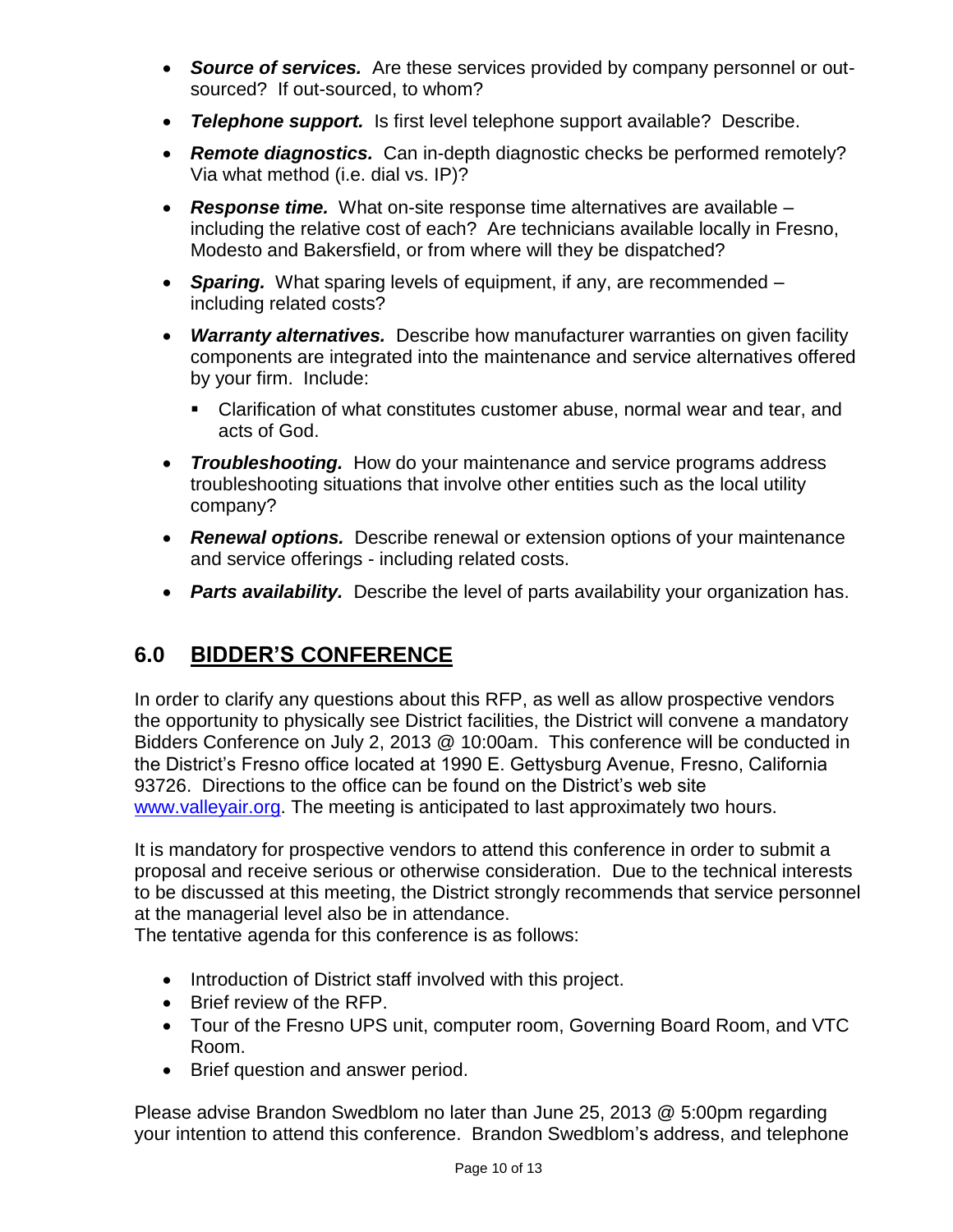number is on the Title Page of this RFP. An email response with the names and positions of the attendee(s) will be sufficient notification. Brandon Swedblom's email address is [brandon.swedblom@valleyair.org](mailto:brandon.swedblom@valleyair.org)

# <span id="page-10-0"></span>**7.0 CONTRACT APPROACH**

The steps to be taken in implementing this contract are as follows:

- a. The District issues this RFP, which provides the maintenance and service requirements.
- b. Interested service providers have approximately 2 weeks to respond to the RFP with their proposals and proposed costs for the District. During these 2 weeks, the District will field questions and supply answers as needed to provide additional information and clarification on the District's requirements.
- c. District staff recommends the selection of one service provider based on best value for the District and negotiates an agreement based on the RFP and submitted proposal. Governing Board approves.
- d. The selected service provider is notified of the contract approval and will coordinate site visits with the IT department accordingly.

Dates for this contract proposal:

- June 21, 2013 RFP Released to Vendors
- July 2, 2013 Bidder's Conference
- July 18, 2013 Proposal Due from Vendors
- August 8, 2013 Contract Finalized with Selected Vendor
- August 15, 2013 Governing Board Meeting for Potential Approval

### <span id="page-10-1"></span>**8.0 PROPOSAL DESCRIPTION**

Each proposal submitted must include, at a minimum, the following four sections:

- 1. Company profile
- 2. Technical proposal
- 3. Pricing summary

The District's evaluation process will primarily focus on responses as presented in these sections. A title page reflecting your proposal title, your firm's name, address, telephone number, fax number, the name and contact information of your firm's contact person, and date is also requested.

#### <span id="page-10-2"></span>**8.1 Company Profile**

At a minimum, this section should include:

- Specific responses to requested "System" and "Battery" items in Section 3 of this RFP. This should include your firm's understanding of the items and how you propose to complete each task.
- At least three references who can provide a recommendation and insight into your firm's performance on maintenance of similar project(s).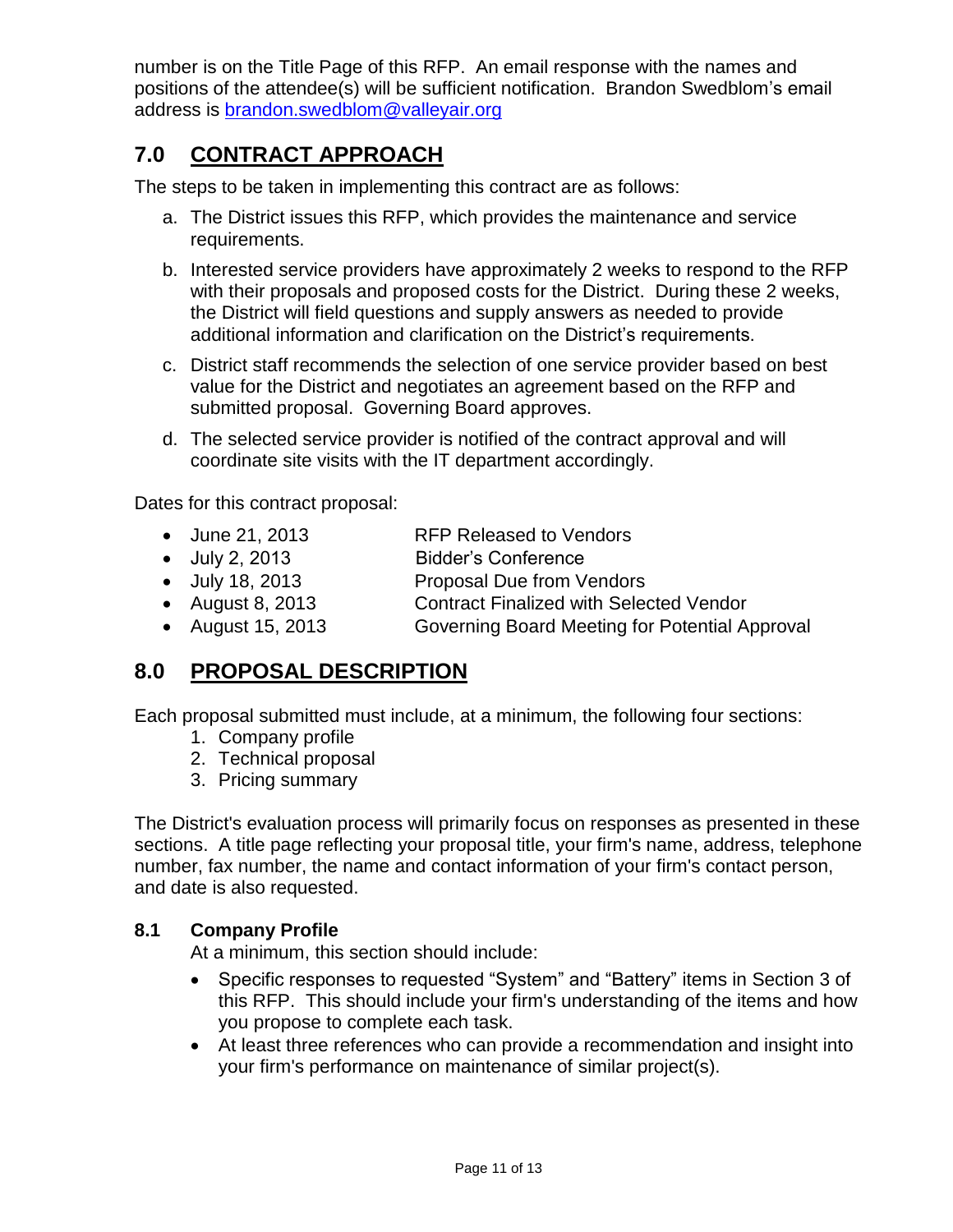#### <span id="page-11-0"></span>**8.2 Technical Proposal**

At a minimum, this section should provide detailed descriptions of:

- Maintenance and services being proposed.
- Any alternative maintenance and services being proposed.

#### <span id="page-11-1"></span>**8.3 Pricing Summary**

At a minimum, this section must include your estimated cost for that which is being specifically requested in this RFP – including options where indicated. Additionally, any alternative maintenance & service options your firm might wish to propose, are also encouraged.

To assist the District in its evaluation process, this section should be formatted to easily reflect:

Maintenance and Service offerings that address the items listed in Section 3.

#### <span id="page-11-2"></span>**8.4 Prohibited Interest**

Each proposal must contain a statement disclosing to the District in writing any financial interest in proposer's business or in this transaction held by any District Board member or any District officer or employee. The District reserves the right to refuse any proposal if the District determines a conflict of interest exists. A conflict of interest may be determined to exist in any instance where a District officer or employee participates in or influences any decision-making process affecting a bid or contract in any way whatsoever.

# <span id="page-11-3"></span>**9.0 PROPOSAL EVALUATION**

The District will consider the following factors in selecting a maintenance and service provider for this proposal:

- Completeness and clarity of the proposal.
- Your firm's overall experience in the field of auxiliary power units.
- Responses from references.

The evaluation process will be directed primarily at those capabilities clearly shown in the written proposal submitted. However, the District may request any or all firms submitting proposals to make oral presentations to provide additional information.

The District shall be the sole judge of all proposals, particularly, which one best qualifies for acceptance. The District reserves the right to accept other than the lowest-priced proposal and to negotiate with respondents if it appears to be in the best interest of the District to do so. The District reserves the right to reject any and all proposals.